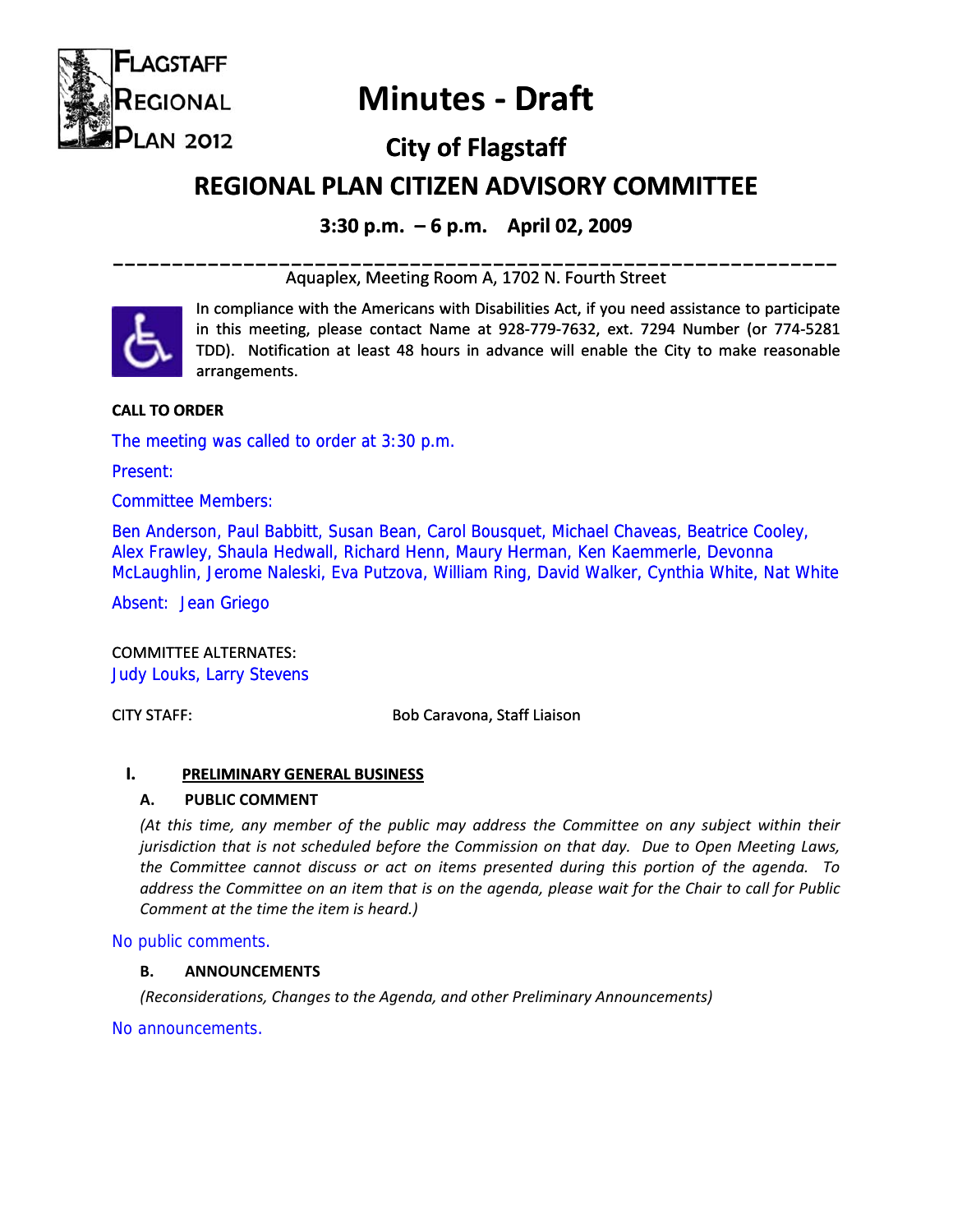Regional Plan Citizen Advisory Committee April 2, 2009 Page 2 of 4

#### **C. APPROVAL of MINUTES.**

1) March 5, 2009

### RECOMMENDED ACTION: Approve Minutes

Motion was made and seconded to approve the minutes of March 5, 2009 as submitted. Motion carried unanimously.

#### **II. OLD BUSINESS**

*(Continued, postponed, and tabled items.)*

No old business.

#### **A. Ground Rules**

Review Ground Rules suggested at the March 5, 2009 CAC Meeting; group similar and condense to a recommended 6‐10 Ground Rules. See Staff Report 04‐02‐09.

Ground rules were reviewed and there were no comments or changes made. A motion was made and seconded to approve the ground rules. Motion carried unanimously.

#### **III. NEW BUSINESS**

#### **A. 2001 Regional Plan – Amendments, what works & what doesn't**

Discussion with Current Planning Manager. See Staff Report 04-02-09.

Mr. Bob Caravona presented a power point overview of the 2001 regional plan and the major and minor amendments as well as the updates that occurred. He also made reference to the schedule to perform such amendments.

Mr. John Aber presented a brief overview of how the county has used the plan over the last ten years. Mr. Aber addressed where on the map the county has approved amendments and the issues involved with the proposed developments. In Mr. Aber's opinion, the plan is not user friendly.

Mr. Ring inquired if the County has taken a policy for potential future annexation at the corporate limits and adjacent to the City. Mr. Aber responded that the County has not adopted an official policy for that but it is something that might be appropriate.

Mr. Mark Sawyers, current City Planning Manager, was present to answer questions from the Committee. When asked, he said that the current plan is used on a daily basis to guide development analysis and decision within the City. He provided a policy overview of some of the criteria that are addressed in analysis. Mr. Sawyers discussed some of the areas that have been a challenge to develop within the city.

This led to a discussion about the development process and the misconceptions by the public and developers regarding who is responsible for the cost of capital improvements associated with individual development.

A suggestion was made to have Mr. Sawyers, based upon his experience, provide a listing of segments within the Regional Plan that are not clear, much like Bill Towler did at the previous session, in order to assist the Committee in their review of the plan.

A question was asked how the Regional Plan and the Land Development Code work together.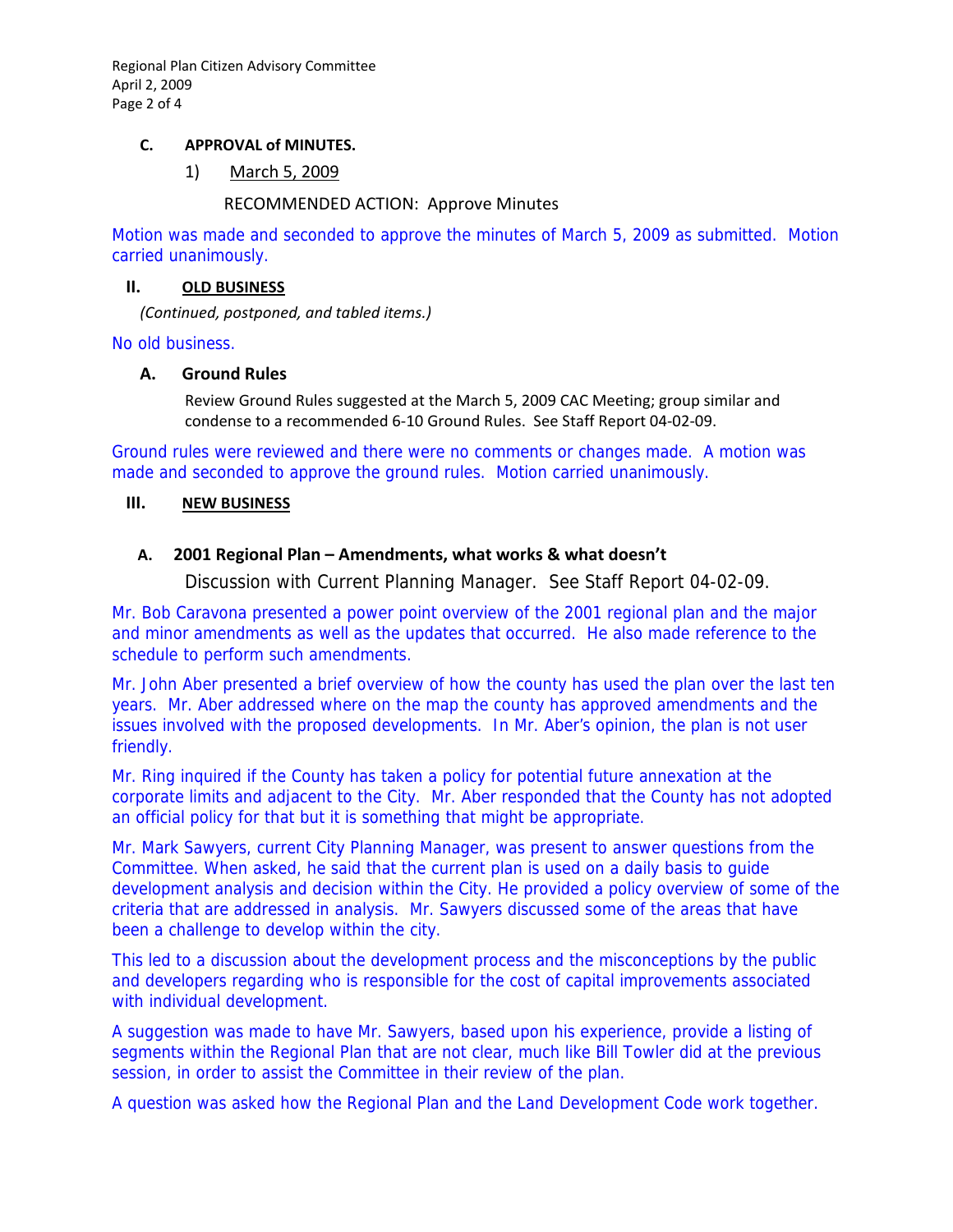Regional Plan Citizen Advisory Committee April 2, 2009 Page 3 of 4

Mr. Jim Cronk, City Planning Director provided a brief overview of how the Zoning Code is used to implement the Regional Plan. Ideally, the Regional Plan should be amended first, however Council funded the Zoning Code rewrite as they believe the code is in need of repair and outdated as it has been over 15 years since it was approved. Once the Regional Plan is approved, it may be required to address any discrepancies between the Regional Plan's direction and Zoning Code implementation measure by amending the Zoning Code.

Mr. Caravona referred to a matrix that was given to the Committee showing which Zoning code designation could apply to which Regional Plan land use category. This is used by the City planners.

A discussion of how the Regional Plan works with the Zoning Code ensued as to: How it is important for the Committee to review both to understand how they work together.

Mr. Caravona informed the Committed that the consultants for Zoning Code re-write will be here on May  $7<sup>th</sup>$  for a public meeting and he would like the Committee to attend.

#### **B. Gap Analysis**

Review Element Gap Analysis DRAFT as prepared by staff; discuss.

A brief overview of the matrix handed out to the Committee was provided by Mr. Caravona. This will be completed by the next meeting such as the CAC could understand the information available and what will be needed to support a Regional Plan method/approach.

#### **C. Element Materials**

Commission proposals to staff which materials and data will help future discussions on each element. See Staff Report 04‐02‐09.

These were given to the committee to ask them: what type of analysis or information the CAC would further need to help them understand a particular plan element and assist in their decisions. Staff reminded them of the limited budget which thereby limits staff to reports and analysis at hand to some extent. If the Commission knew of any reports available through outside organizations or academia, their input would be welcomed. Some of this information is already available and just requires reviewing.

CAC recommended studies and Mr. Caravona wrote down their suggestions. For sake of time, Mr. Caravona requested other suggestions be emailed to staff.

# **D. Focus Groups**

Discussion of Focus Group organization, arrangement and scheduling; Commission recommends ideas. See Staff Report 04‐02‐09.

# These will be scheduled.

# **E. Open House Comments**

Review of and comments on summarized Open House public comments from March 11, 12 and 13, 2009. See Staff Report 04-02-09.

Mr. Caravona referred to the hand-written comments posted on the walls that were received from the citizens and suggested the CAC review them at their leisure. The interns have compiled the comments and posted them on the internet. CAC members stated they had difficulty finding the comments as well as linking to other items. Mr. Caravona will investigate.